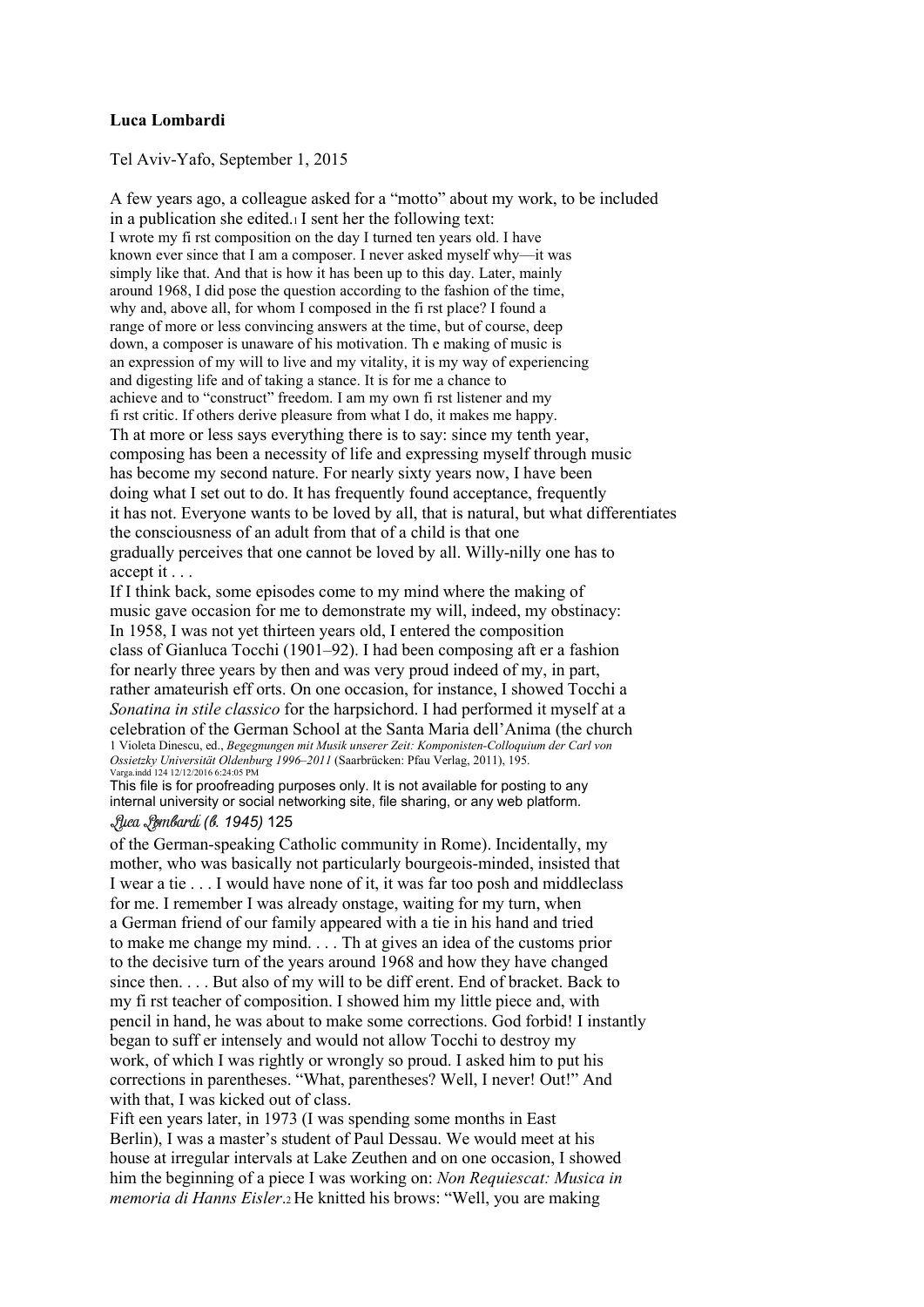the trumpeter's job very diffi cult indeed! Why don't you assign the part to two trumpeters?" Th at was precisely what I would not do, for that particular section was supposed to render the player's gasping for breath. I had Godard/Truff aut's fi lm *A bout de souffl e* in mind, but more important, I was thinking of a sentence of Eisler's: "I am only the messenger who arrives out of breath and has to deliver just one more thing. . . . To do something useful, something one can deliver."<sup>3</sup> Apparently, I was able to get my message across to Dessau, for—whether he accepted my reasoning or not—he did not ask me to leave his house.

From 1978, I lived for ten years in Milan, teaching composition at the Conservatorio Giuseppe Verdi. My music was published by Ricordi and I worked closely with Luciana Abbado Pestalozza who was responsible for the production of my scores.<sup>4</sup> She had her preferences among the composers there is nothing wrong with that—her favorite being my respected colleague, Salvatore Sciarrino. Anyone who knows new music is aware that Sciarrino's work, apart from its many other qualities, is characterized 2 Originally published by Moeck, the work was acquired by Ricordi when it purchased the entire Moeck catalog.

3 Hanns Eisler, *Gespräche mit Hans Bunge; Fragen Sie mehr über Brecht* (Leipzig: BDV, 1975), 214. 4 Luciana Abbado Pestalozza (1929–2012), a sister of Claudio Abbado, was a publisher and festival director. Varga.indd 125 12/12/2016 6:24:05 PM

This file is for proofreading purposes only. It is not available for posting to any internal university or social networking site, file sharing, or any web platform. 126 CHAPTER TWEME Y-ONE

by its instant recognizability. From the very beginning, his compositions are marked by certain recurring features of sonority. Perhaps that is one reason for the success of his work. Also, for its numerous imitators, there are indeed dozens of composers who—especially in those years—absorbed a great deal from Sciarrino, somuch so that in the 1980s one could speak of a veritable Sciarrino school—or Sciarrino epigones—in Italian music. As far as I am concerned, I have never bothered about having a personal style. On the contrary: I have endeavored not to repeat myself (whether I have succeeded, is a diff erent matter). For me, composing is a journey of discovery. It is not so much about new sounds and playing techniques, but about new insights into myself and my relationship to reality. (I once wrote an essay titled "Comporre come conoscenza e autoconoscenza" [Composing as perception and self-perception], where, on the basis of two compositions, I explain what I mean by them, in other words how it works with me concretely—not always, but every now and then—that composing takes the form of a learning process. At the end of a "journey of composition," I know—if I am in luck—more about myself than before.) However, my good friend Luciana Pestalozza did not see eye to eye with me. She was appalled by the difference between one piece and the next, for when she heard a work, then another and yet another, she could not recognize the same composer.  $\dots$  Th at was not the case with Sciarrino whose music she could immediately identify. In her view, it was a shortcoming. Today, aft er decades of working this way, with a highly diverse stylistic range of compositions, oft en written at one and the same time, listeners to my music tell me that, for all the diff erence between the individual pieces, the music has a color all its own. Th at gives me pleasure, for it is an aspect to which I have not devoted any attention, yet it shows that I may have many faces but just one soul—or perhaps one face and many souls. Which reminds me: in the mid-1980s, I got down to writing my fi rst opera, *Faust: Un travestimento* (to words by Edoardo Sanguineti,aft er Goethe's *Faust I*). It is marked by a particularly great variety of stylistic elements, for reasons of content and also due to the virtuosic abundance of masks in Sanguineti's adaptation. Th e last (fourth) scene of act 2 is set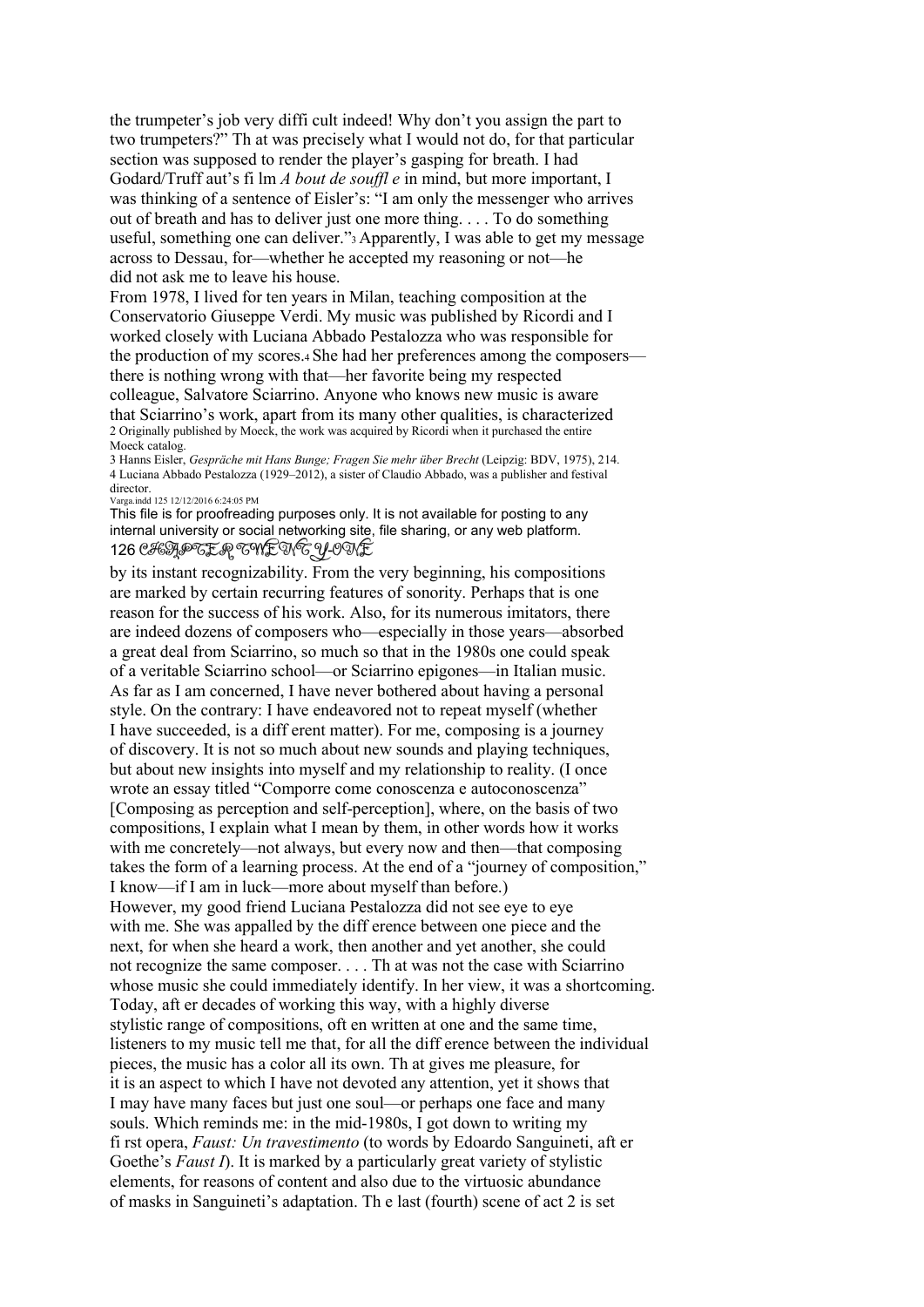for soprano (Greta) and string quartet onstage. I had all along meant that scene to be an autonomous concert work as well, with the title *La canzone di Greta*. One day, my colleague and friend Armando Gentilucci dropped in on me, noticed the score on the piano and began to turn its pages.5Th e piece uses material from Schubert's *Gretchen am Spinnrade* and is a kind 5 Armando Gentilucci (1939–89), composer, teacher, and lector with Ricordi. Varga.indd 126 12/12/2016 6:24:05 PM

This file is for proofreading purposes only. It is not available for posting to any internal university or social networking site, file sharing, or any web platform. Luca Lombardi *(*b*. 1945)* 127

of journey to diff erent and contrary landscapes of mood of the simple girl Greta who has just fallen in love with the youthful Faust.

Armando commented: "Are you out of your mind to write something like that?" I did not have the impression that I had gone crazy. Nevertheless, it was probably not "musically politically correct to compose something that smacked of minimalist music (a playful outcome of the repetition of a piano fi gure in the Schubert Lied that was iterative in nature anyway), not to speak of the use of consonances or—God forbid!—even of tonal passages . . . In the 1980s—and partly up to this day, although to a lesser degree—the "Cold War" was still lingering, causing havoc in music, in a wholly diff erent way, of course, from politics. In music, too, you had (and have) the "Good Ones" and the "Evil Ones."

You need not even hear a piece to decide whether it has to do with one or the other; it suffi ces to know its techniqueand musical idiom and whether it has been "accepted"—by whom? Well yes, by some radio producers, concert organizers, interpreters, and critics, who set great store by conformity with the Zeitgeist, or whatever they regard as such. Sometimes you need not even take the trouble of ascertaining the style of a composition, you only need to know its genre. A musicologist informed me once that he ignored composers of symphonies. Shostakovich, Hartmann, Pettersson, Henze, Schnittke, Rihm . . . they are all implicated, to hell with them! Sanguineti himself was altogether diff erent. He was an experimental writer and poet, well-versed in contemporary music (not only because he worked closely with several composers, Berio in particular). He was no conformist but an open-minded artist. *La canzone di Greta* was the fi rst bit of music he heard from the opera then in the making, and he wrote a text about it that tells something of the way he went about translating and disguising Goethe. Th at was what I tried to set to music, with wholly different means, of course.

A "Travesty" is neither a translation, nor is it a parody but a "ricreazione" that carries in Italian, as in English, at least a double meaning. It is no *a la maniere de* but a *d'apres* [in the case of my *Faust* a "d'apres Goethe," of course, a "*secundum* Goethe"—L.L.]. One undertakes an orbiting maneuver, so to speak. One attempts to touch concrete reality, the hard present, in that one surprises it from behind, drawing on a *déja lu*—as a painter has his *déja vu*. If I am to cite an example, Iwould mention Manet's *Déjeuner sur l'herbe* in the version by Picasso. In naming Manet, however, I am doing so not just to use a model but also to refer to an archetype because, as is well-known, Manet's was in his turn a "travesty" of an etching by Marcantonio Raimondi which had been taken from Varga.indd 127 12/12/2016 6:24:05 PM

This file is for proofreading purposes only. It is not available for posting to any internal university or social networking site, file sharing, or any web platform. 128 CHAPTER TWENTY-ONE

Raff aello, one that in addition had also been treated, simultaneously, by Palma il Vecchio (or, more accurately, the author of *Concerto campestre*) and was also taken up by Courbet.

It is no coincidence that modern painting was born under the sign of "travesty." And it does not suffi ce to say that we are dealing, in general and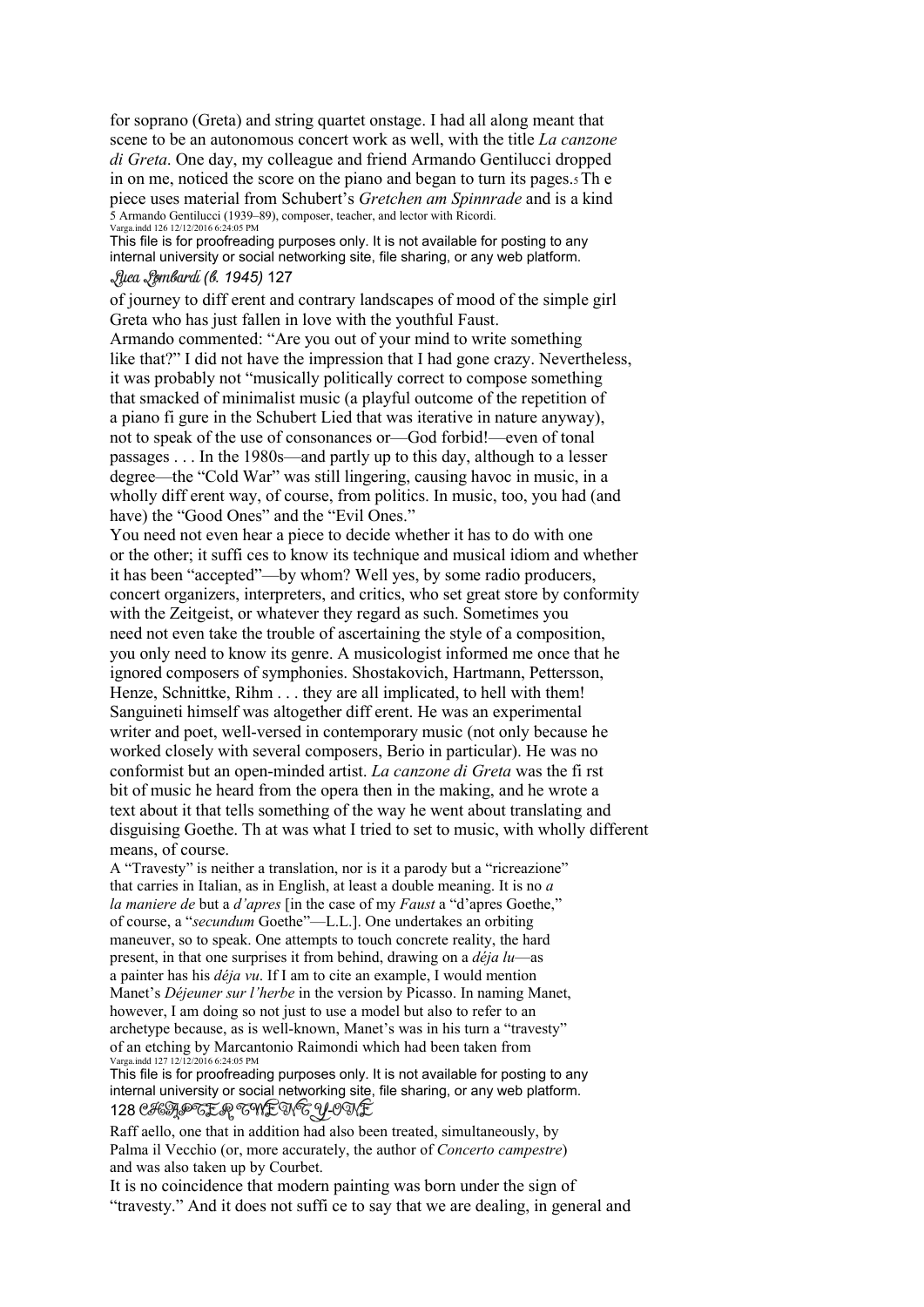in particular, with a natural and traditional problem of iconography. It was "allegory" that signifi ed a turn, brought about by an alienation eff ect, to use Walter Benjamin's words.

It seems to me that in *La canzone di Greta*, Luca Lombardi takes exactly that course of action. Inevitably, his Raimondi of *déja écouté* is Schubert. But the actual encounter takes place just as in the case of Picasso and Manet, so that he profi ts from a veritable concatenation of allusions and alienated "travesties" that correspond completely to the intentions of the verbal material. Actually, a *Faust*, in words and in music, cannot come about other than through a metadiscourse about a myth, indeed, *the* myth of modernity par excellence. Every modern writer has dreamed of retelling his own *Faust*, if he did not already tell it again in that he positioned himself between the extremes of *Mon Faust* and *Votre Faust*. However, deep down, I would imagine that everyone dreamed of writing the last possible version of *Faust*, with a fatal lack of modesty, just as Picasso had surely hoped to have produced the last *Déjeuner*. Without that radical ambition, by the way, it would be impossible to repeat the experiment. Th at was probably also subconsciously my own challenge. And I think and hope that here, too, Luca Lombardi will be my accomplice, in this concert scene just as in the whole opera. And that is no excessive idea, for all myths, in order to be able to die, must somehow end in a "travesty." Th at is how the Odyssey ended, with Odysseus in *Ulysses*.<sup>6</sup>

My *Faust* opera was surely a turning point in my work as a composer, although it was, I think, a logical step in a process that had begun at the latest in the mid-1970s with my *Prima Sinfonia* (First Symphony). In that piece, I had already used some tonal material—in the shape of quotations or otherwise—in defi ance of the silly, dictatorial verdict of the "Cominform of the Avant-garde" (the supranational alliance of musical conformists) regarding the use of tonality. In the opera, I applied a range of stylistic means, including tonality, in accordance with the various guises Sanguineti had recourse to in his Goethe adaptation. As a result, I have been regarded ever since as a renegade by the high priests of the pure doctrine (even more so by the not-so-high ones).

6 Edoardo Sanguineti, *Per Musica* (Milan: Ricordi, 1993), 232–33. Varga.indd 128 12/12/2016 6:24:05 PM

This file is for proofreading purposes only. It is not available for posting to any internal university or social networking site, file sharing, or any web platform. Luca Lombardi *(*b*. 1945)* 129

As I said, it was for me a logical consequence of my development. In a letter to Claus H. Henneberg (April 1987), I wrote:<sup>7</sup> I am Italian, brought up in German culture . . . , so that an eminently German theme like Faust, newly interpreted by an Italian poet, is one that is dear to at least two of the souls . . . that inhabit my breast. In addition, I happen to have reached a phase in my life where I am calling into question my former views. My belief is doubt. For me, it is no paralyzing force but a productive one. Namely, to go on seeking. What better companion, in this leg of the trip, than Prof. Dr. Faust? Sanguineti's text moves virtuosically on diff erent levels of language. . . . As you know, I have taken a stand a number of times, both theoretically and in practice, for "inclusive" music that refl ects the diversity of (real, philosophical, musical) viewpoints, without assuming the character of a supermarket. Th is music includes tonality (used not in a naive or restorative fashion), which, to quote Sanguineti, "represents today a particular form of atonality (the way a rhyme is a special case of free verse)."<sup>8</sup>

Some years later, in the summer of 1991—the opera had meanwhile been premiered, at the beginning of that year—I wrote:

It has by no means turned out to be an autobiographical work (although . . . alienation and empathy morph into each other. Empathy in particular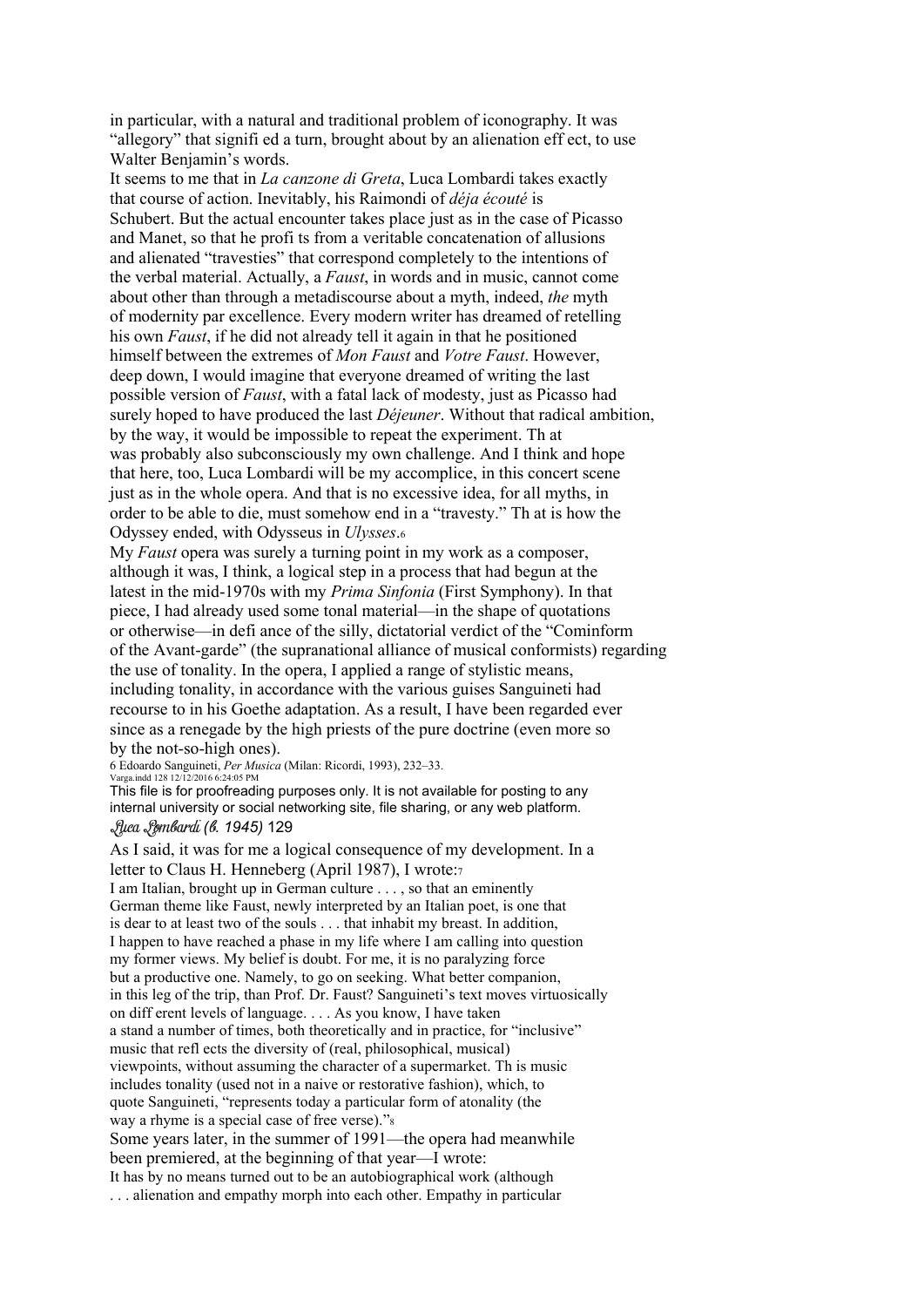instances, alienation in the work as a whole—also the other way around). For me, Faust is also a human being, just like you or me, an intellectual, disillusioned by the theories and ideologies he had believed in. Still, he does not despair or give up but continues to try to achieve a clearer view of himself and his relationship to the world, even though now without illusions—an engaged skeptic.

In accordance with the travesty character of Sanguineti's text and my "inclusive" approach, a range of musical experiences fi nd their way into the opera. It has serious and burlesque, sophisticated and trivial, popular and artistic features.Th e work's comic and tragic aspects are not in contradiction; indeed, it is diffi cult to ascertain whether the supposedly comic is in reality not tragic. And vice versa. I helped myself time and again to materials and stylistic moods suggested by the individual scenes, free of bias and worry. For all the diversity of its stylistic levels, the opera has a unifi ed color, ensured also by the unity of its basic material (the Faust-, Mephistopheles-, 7 Claus H. Henneberg (1936–98), librettist, translator, and dramaturg.

8 L. Lombardi, "On *Faust: Un Travestimento*," in L. Lombardi, C*onstruction of Freedom and Other Writings*, ed. Jürgen Th ym (Baden-Baden: Verlag Valentin Koerner, 2006), 501. Varga.indd 129 12/12/2016 6:24:05 PM

This file is for proofreading purposes only. It is not available for posting to any internal university or social networking site, file sharing, or any web platform. 130 CHAPTER TWENTY-ONE

and Greta-chords). Th e schizophrenia that characterizes not just Faust but all other fi gures as well (not exluding the composer himself . . .) leads, on another level, to a contradictory unity. Aft er several years of learning and wandering in the world, I have wanted to write music—as a stop on my continual travels, perhaps as a balancing act—where spontaneity and calculation, complexity, and simplicity engender and defi ne one another (just as comedy and tragedy are not in contradiction). It is perfectly clear to me that it is well-nigh presumptuous to attempt something like that today. I would not have dared to do so if the subject had been less devilish . . . Th e perpetually negating spirit has been of help—through negating negation, as it were—to achieve a new, hard-won immediacy of the musical gesture. I thank him [Faust] for that!<sup>9</sup>

At the moment, I am working on my fi ft h opera—because of the subject I have chosen, it is alas not all beer and skittles, even though it plays in a country with plenty of beer and plenty of skittles . . . Still, I am afraid I am not interested in the easy way out but look for challenges of existential signifi cance, something that is "true" in the sense that it has to do with real life. What is the new opera about? Aft er paying my fi rst ever visit to Israel in 2003 and some years later, in 2008, becoming an Israeli citizen, I began to look for a subject for an opera that would refl ect this new phase of my life, also, my interest in Jewish culture and the land of the Jews. Finally, I found it in David Grossman's book *To the End of the Land*.<sup>10</sup> *Ofer*—that is the opera's title—is the story of a great love against the background of a major tragedy. I fashioned the libretto myself, having obtained the endorsement and the help of Grossman himself, to cut the seven hundred pages down to about twenty-fi ve. I am setting it in Hebrew, but there will be a translation into rhythmisized Italian.

Th e book tells the story of Ora, her love for two men and her son Ofer. Having recently been demobilized from three years of army service, Ofer volunteers to fi ght in the West Bank. Ora panicks, for she fears that soldiers with news of her son's death might be standing in front of her door. She seeks comfort in magical thinking: as long as she is away from home, the news cannot be delivered, Ofer cannot be dead. Her fl ight should protect him. She takes a youthful friend of hers, Avram, on her travels, who gradually turns out to be Ofer's biological father. Avram served in the army 9 Ibid., 501–2.